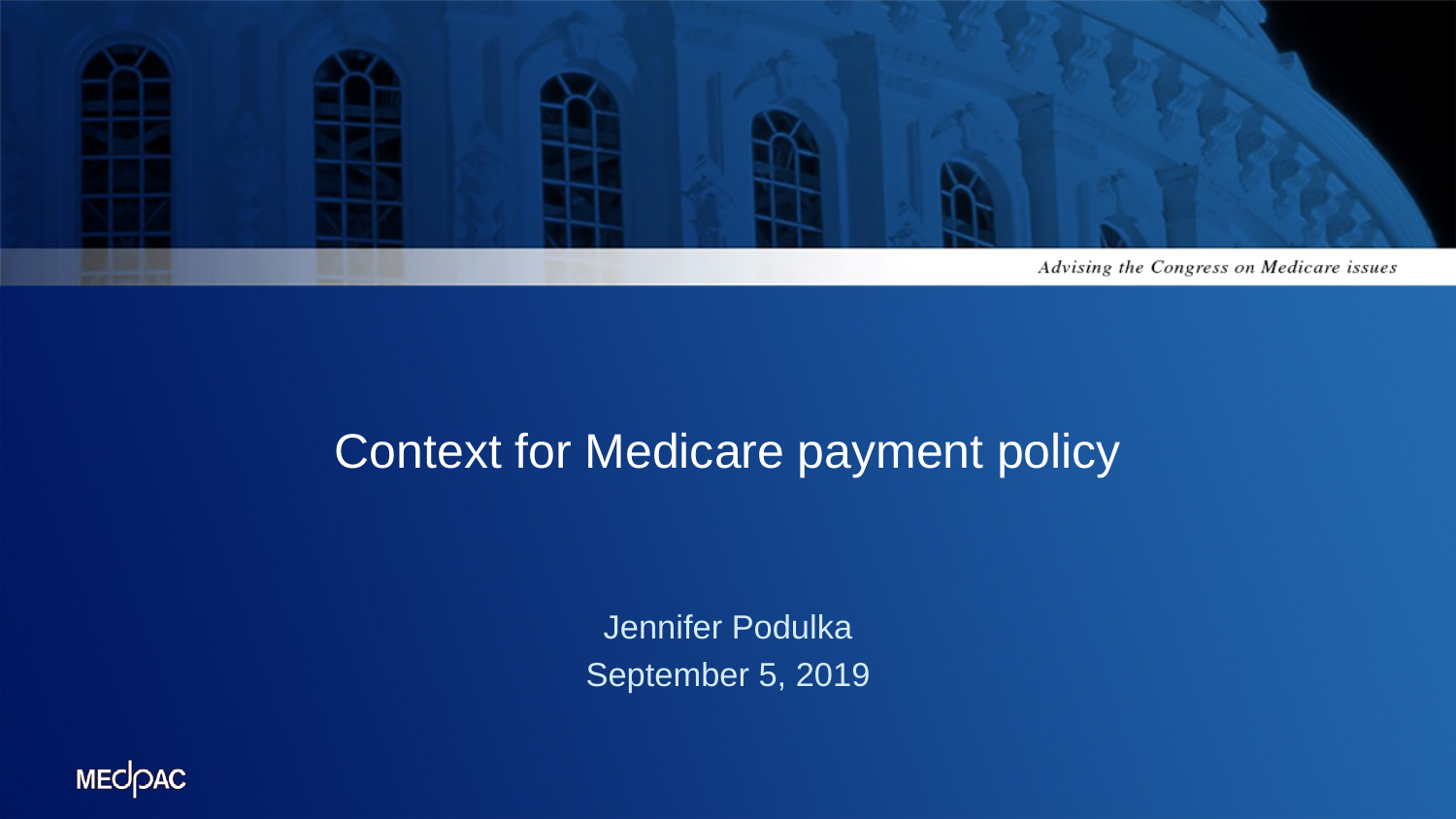### Today's presentation

- **Health care spending growth**
- **Medicare spending trends in detail**
- **Medicare spending projections**
- **Medicare's effect on the federal budget**
- **Burden of Medicare and health care spending on** households
- Evidence of inefficient spending and challenges faced by **Medicare**

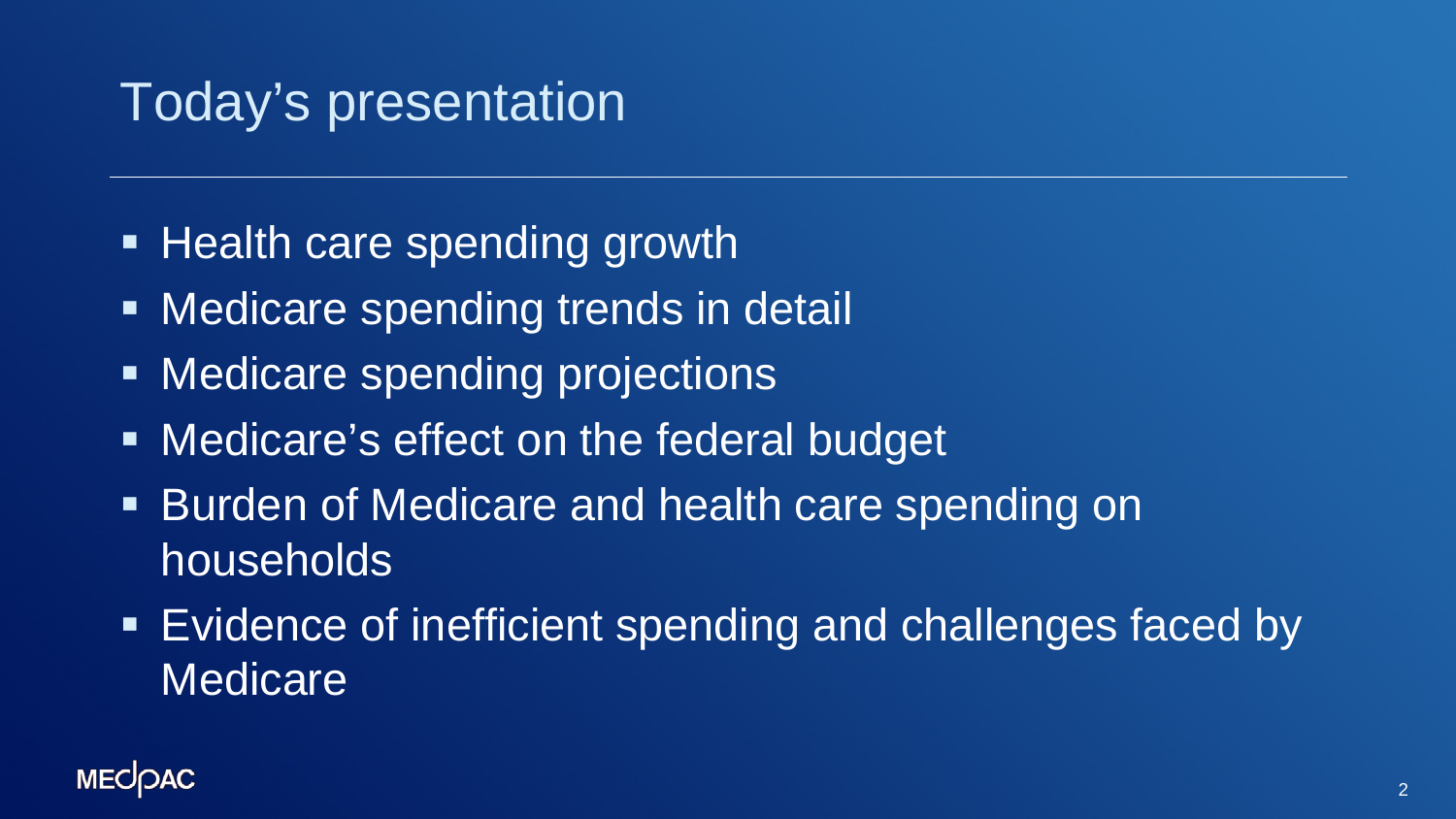### Health care spending has grown as a share of GDP





Source: MedPAC analysis of National Health Expenditure Accounts from CMS, historical **Source: MedPAC analysis of National Health Expenditure Accounts from CMS**, historical **Source: MedPAC analysis of National Health Expend** data released December 2018, projected data released February 2019.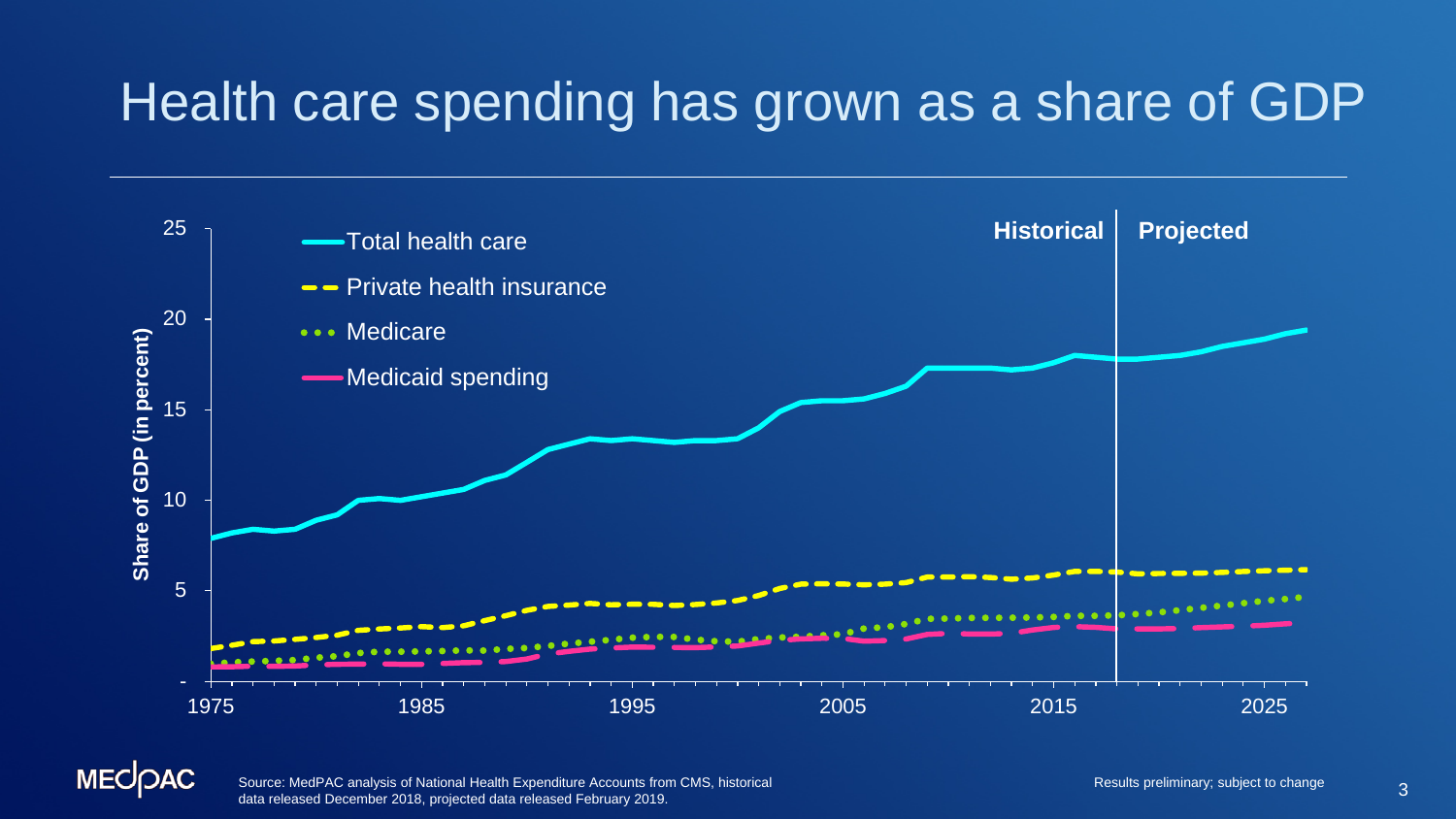# Growth in per beneficiary Medicare spending differs across the three program components





Note: FFS (fee-for-service), MA (Medicare Advantage). Spending is on an incurred basis. Part D spending excludes total premiums paid to Part D plans by enr<u>ollees.</u> Source: MedPAC analysis of data from the 2019 annual report of the Boards of Trustees of the Medicare trust funds.

Results preliminary; subject to change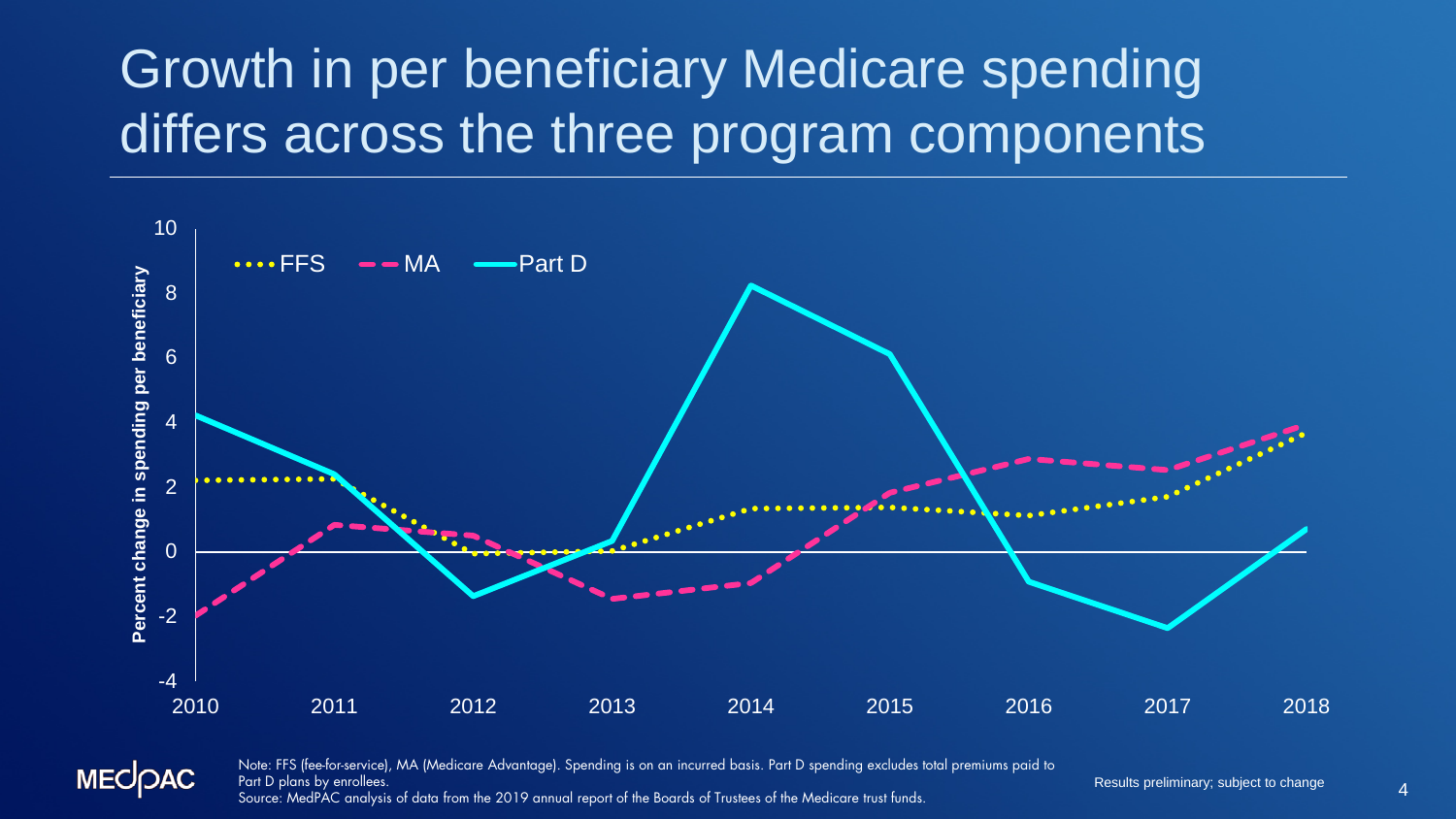# Per beneficiary FFS spending growth increased in most settings following the 2009-2013 slowdown





Note: FFS (fee-for-service). Outpatient hospital services and outpatient lab services are combined in the figure because a large portion of outpatient laboratory services were bundled into the outpatient prospective payment system effective January 1, 2014. Source: MedPAC analysis of data from the 2019 annual report of the Board of Trustees of the Medicare trust funds.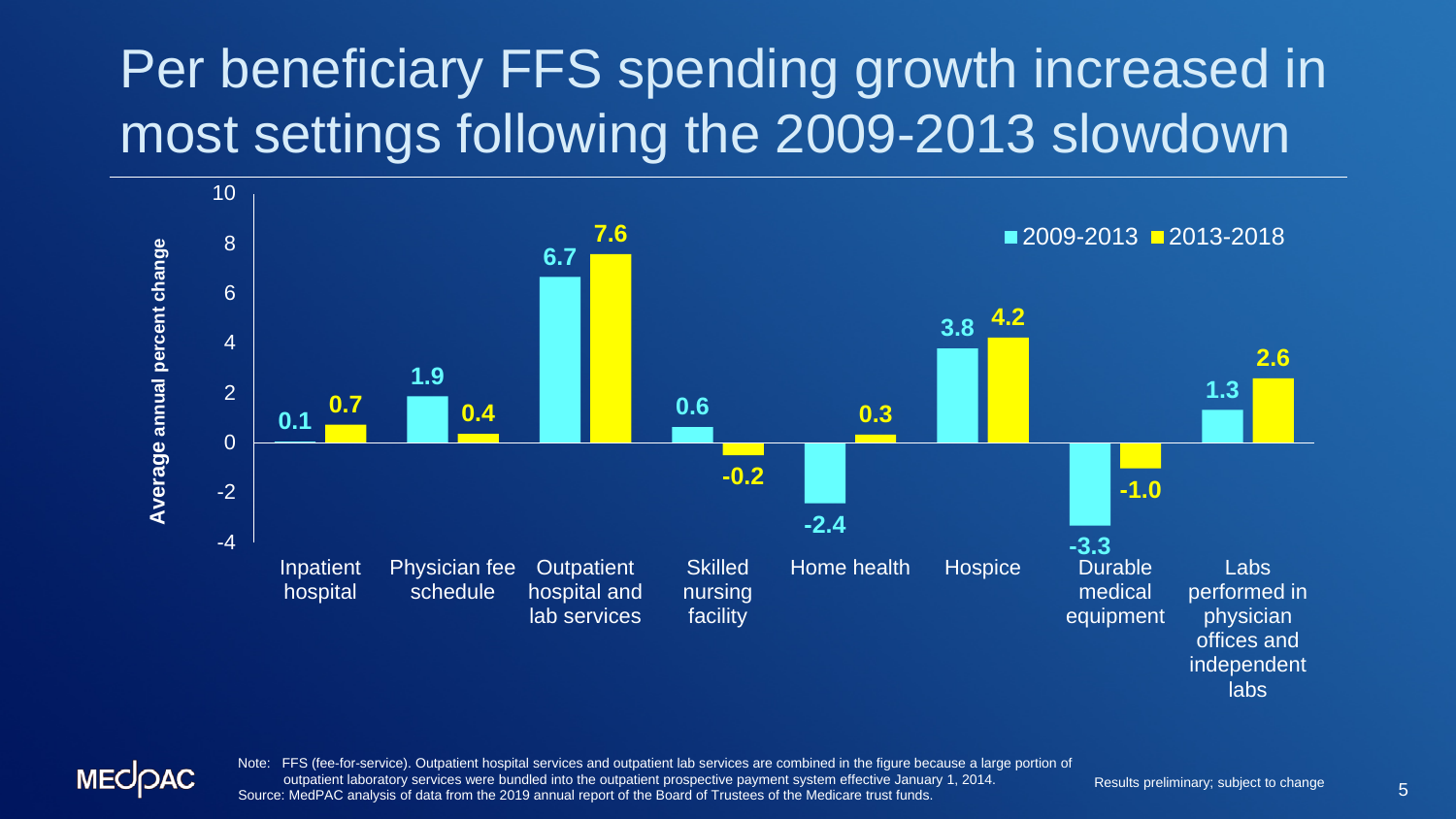# Per beneficiary spending growth and total Medicare spending growth projected to rise



Note: CBO (Congressional Budget Office). Average annual change in total spending may not appear to equal the sum of the average annual change in enrollment and spending per beneficiary due to rounding. Trustees numbers are reported as calendar year; CBO numbers are reported as fiscal year. Source: 2019 annual report of the Boards of Trustees of the Medicare Trust Funds and CBO's Medicare May 2019 Baseline.

**MECIOAC** 

6 Results preliminary; subject to change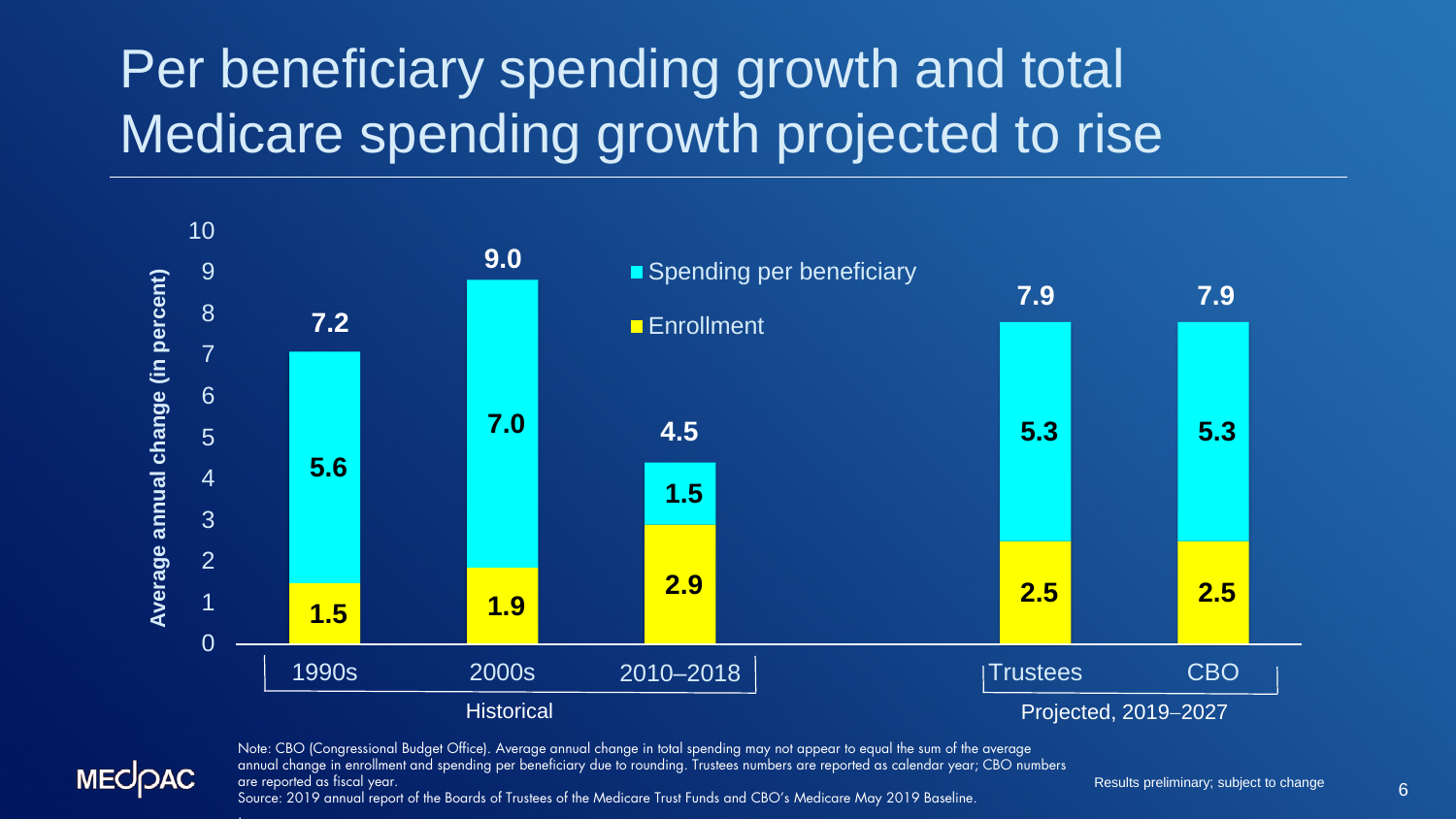## Trustees and CBO project Medicare spending to more than double over the next decade





7 Note: CBO (Congressional Budget Office). Source: 2019 annual report of the Boards of Trustees of the Medicare Trust Funds and CBO's Medicare May 2019 Baseline.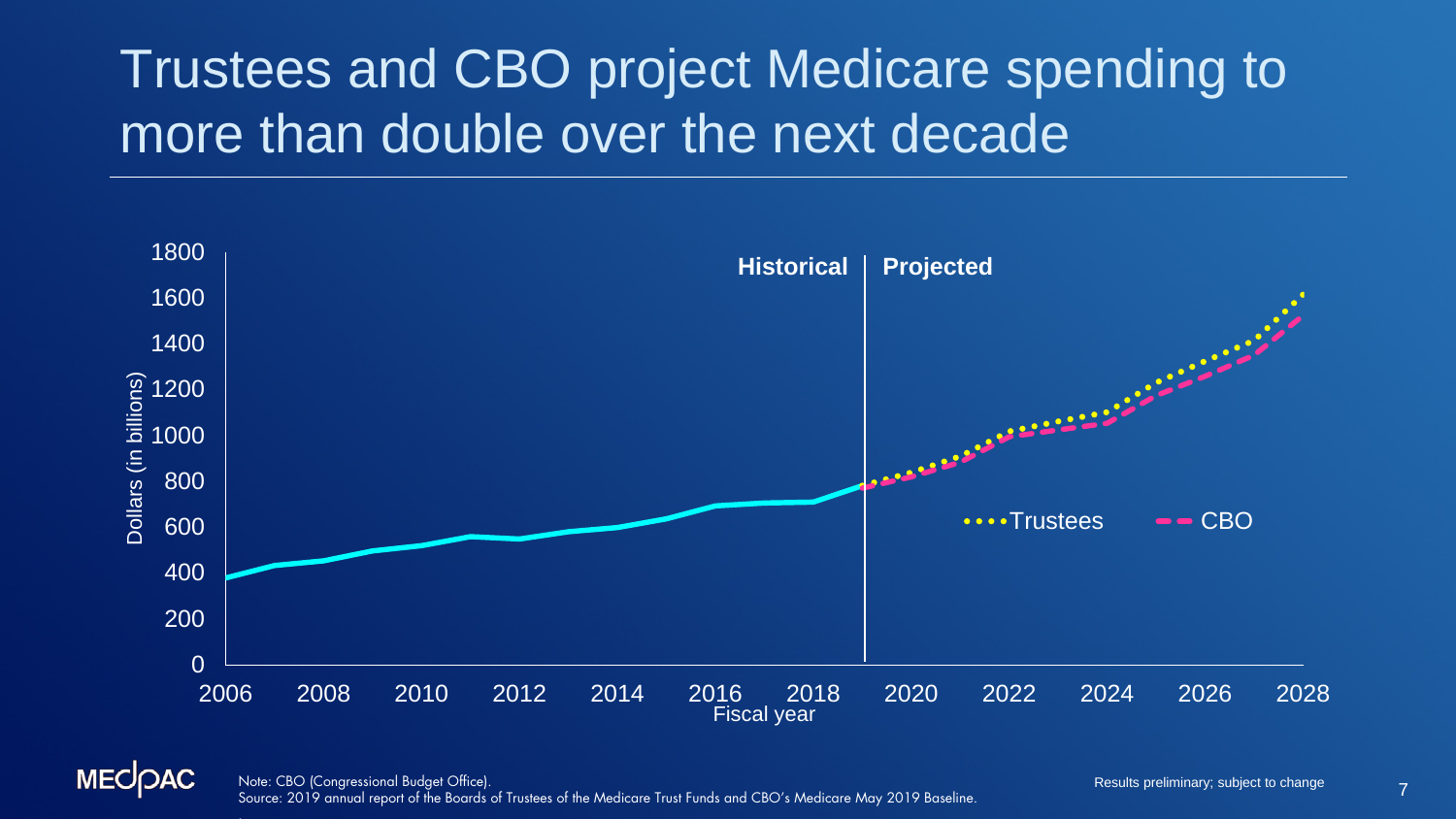## Medicare enrollment is rising rapidly while workers per HI beneficiary are declining



**MECOAC** 8 Note: HI (Hospital Insurance). Source: 2019 annual report of the Boards of Trustees of the Medicare Trust Funds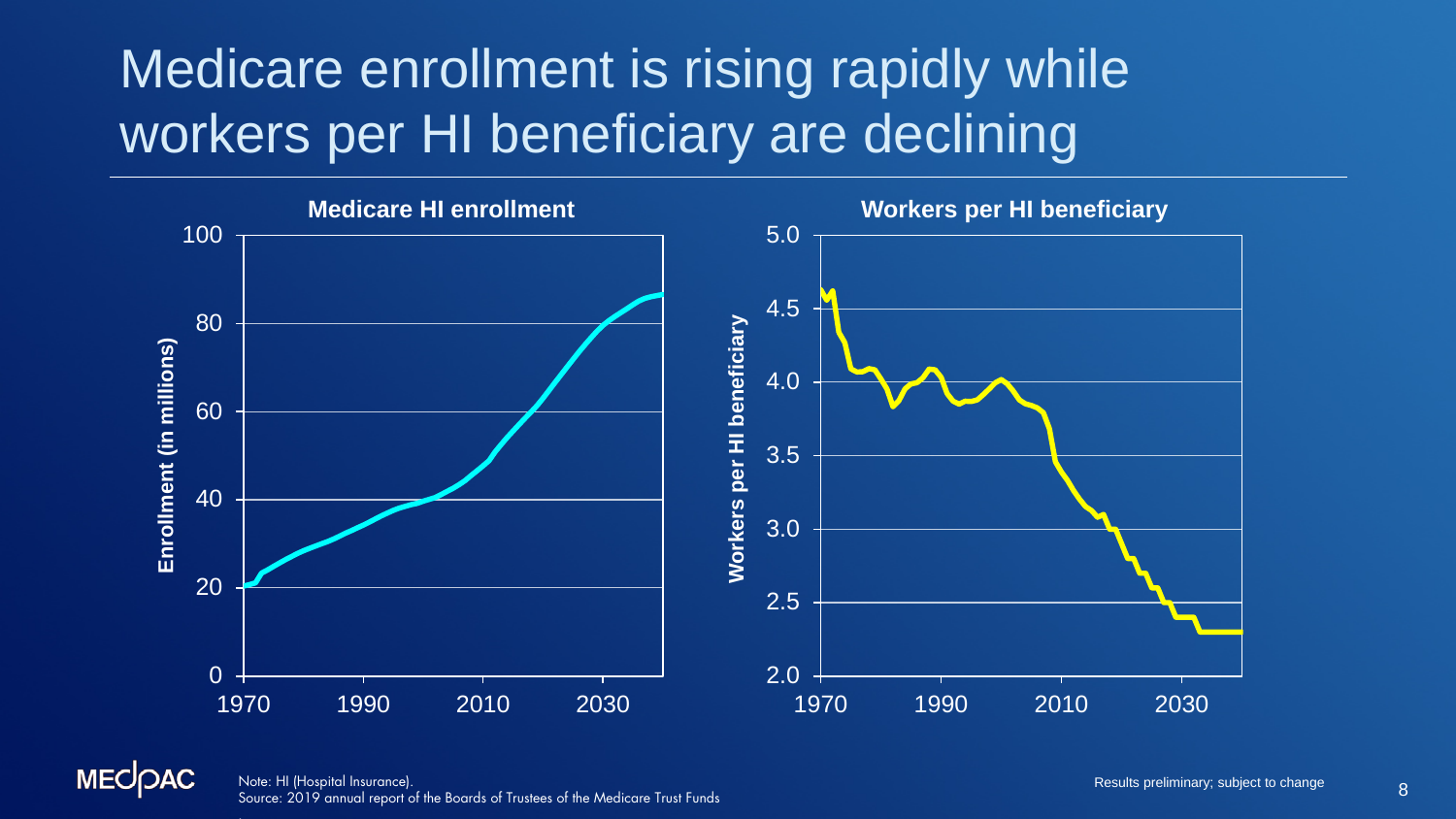#### Medicare Trust Funds and their shares of total spending

- **Hospital Insurance (HI) Trust Fund (41%)** 
	- $\blacksquare$  Part A e.g., inpatient hospital stays, post-acute care
	- Financed by payroll tax
	- **Insolvent in 2026 (projection)**
- **Supplementary Medical Insurance (SMI) Trust Fund (59%)** 
	- Part B e.g., physician, hospital outpatient departments
	- $\blacksquare$  Part D prescription drug coverage
	- Financed by general tax revenues  $(3/4)$  and premiums  $(1/4)$
	- SMI Trust Fund solvent only because general tax revenue transfers and premiums are increased each year to cover spending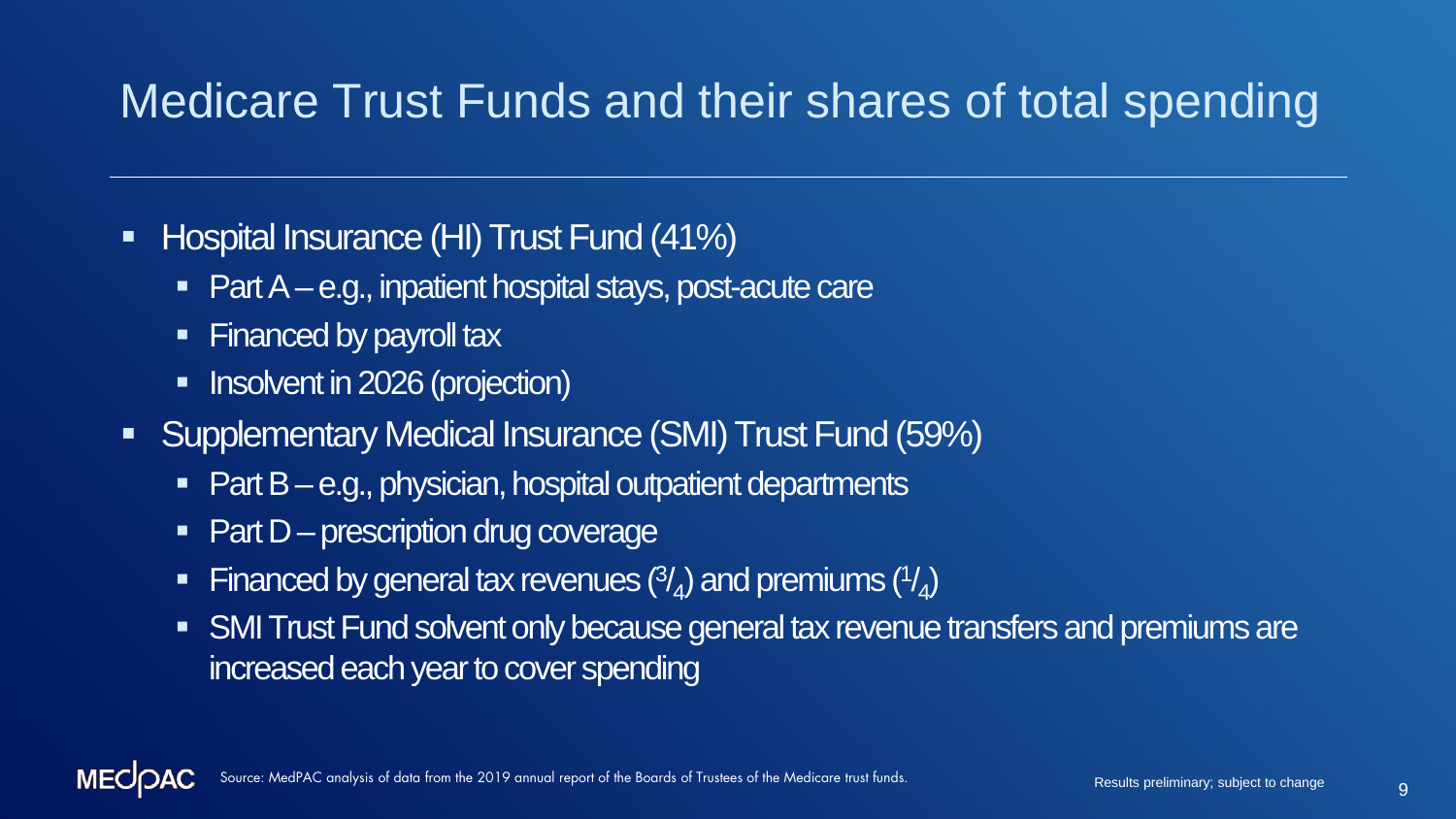## General revenue paying for growing share of Medicare spending





10 **Note:** GDP (Gross domestic product). **Source:** 2019 annual report of the Boards of Trustees of the Medicare Trust Funds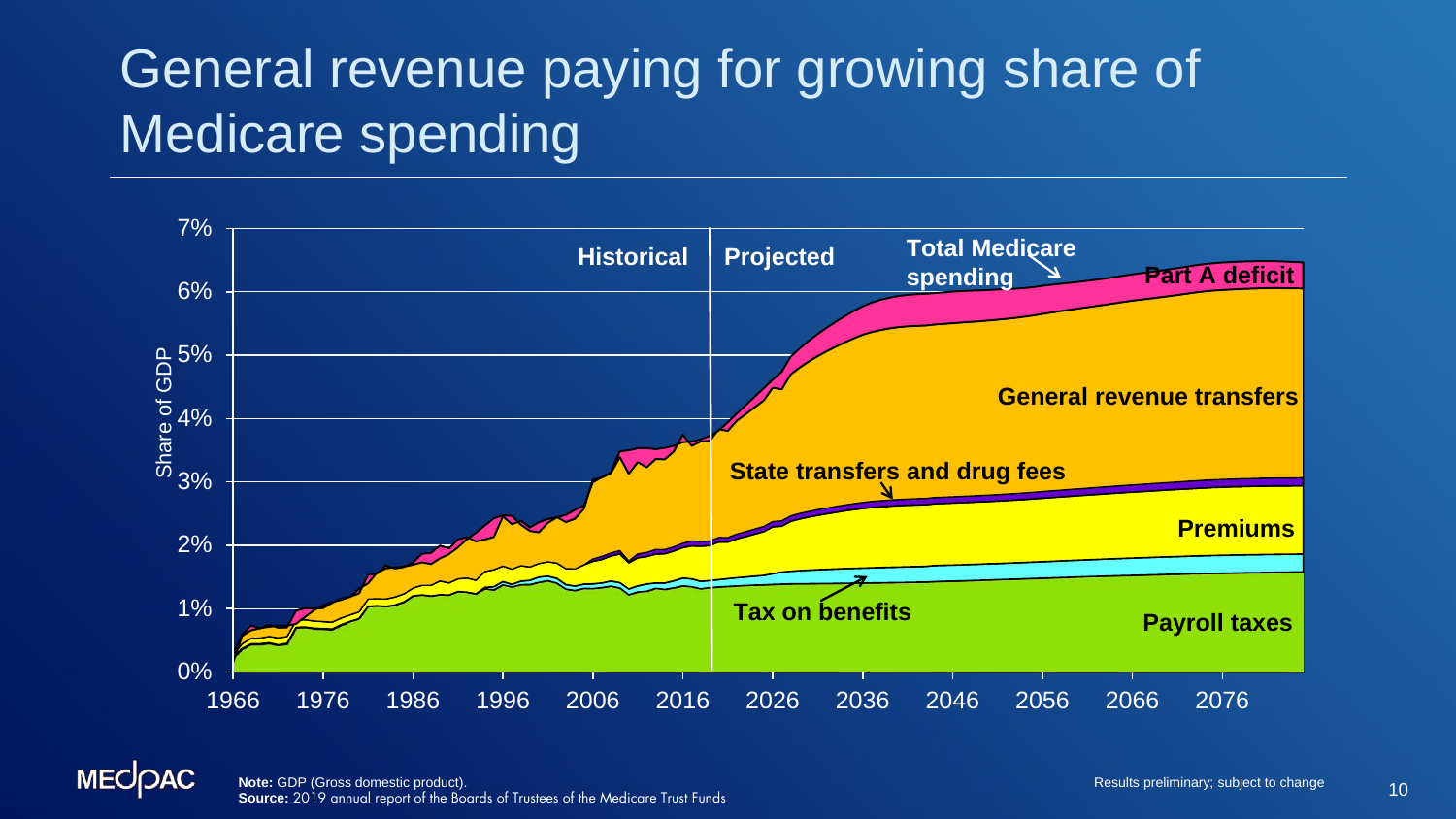### Medicare, other health programs, Social Security, and net interest to exceed total federal revenues by 2041



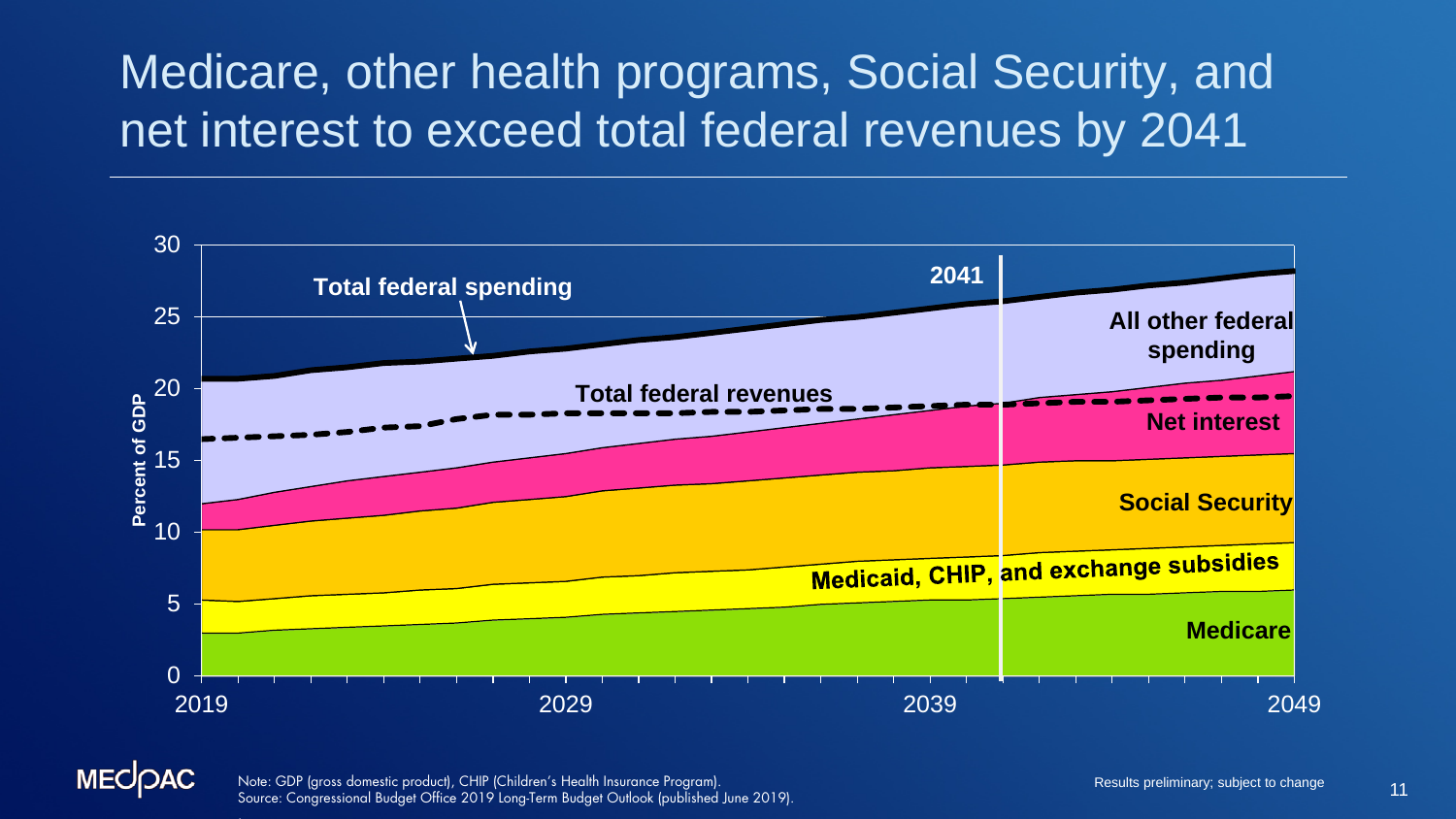#### Medicare costs are a burden for some beneficiaries

- In 2019, Parts B and D premiums and cost sharing will likely consume 23% of the average Social Security benefit
	- **Up from 7% in 1980**
	- Will grow to 31% by 2039
- **On average, Social Security benefits account for more than** 60% of seniors' income
- For more than 20% of seniors, Social Security benefits account for 100% of income

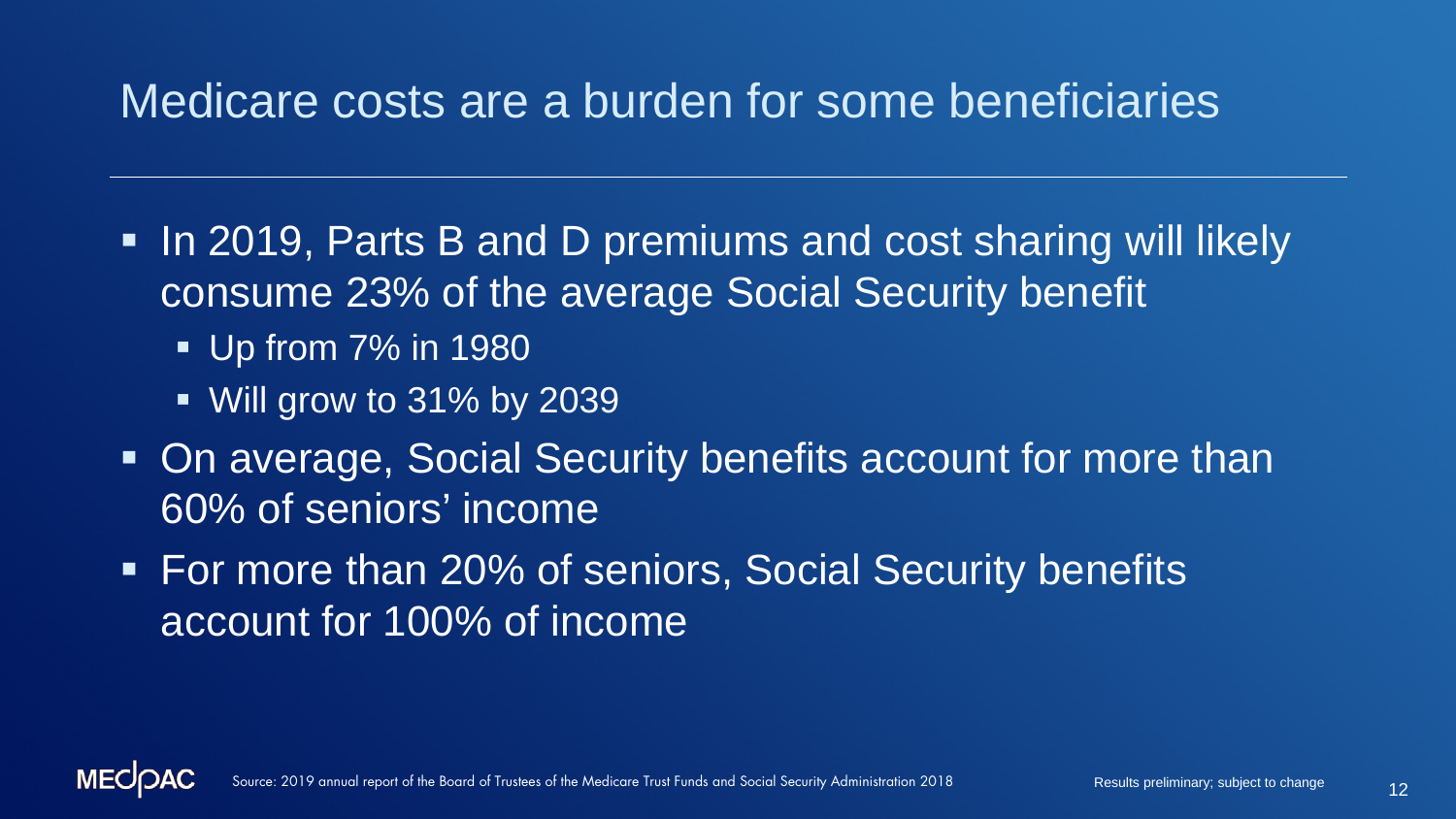#### Health care spending and premiums for employer-sponsored health insurance grew faster than household income, 2007−2017



.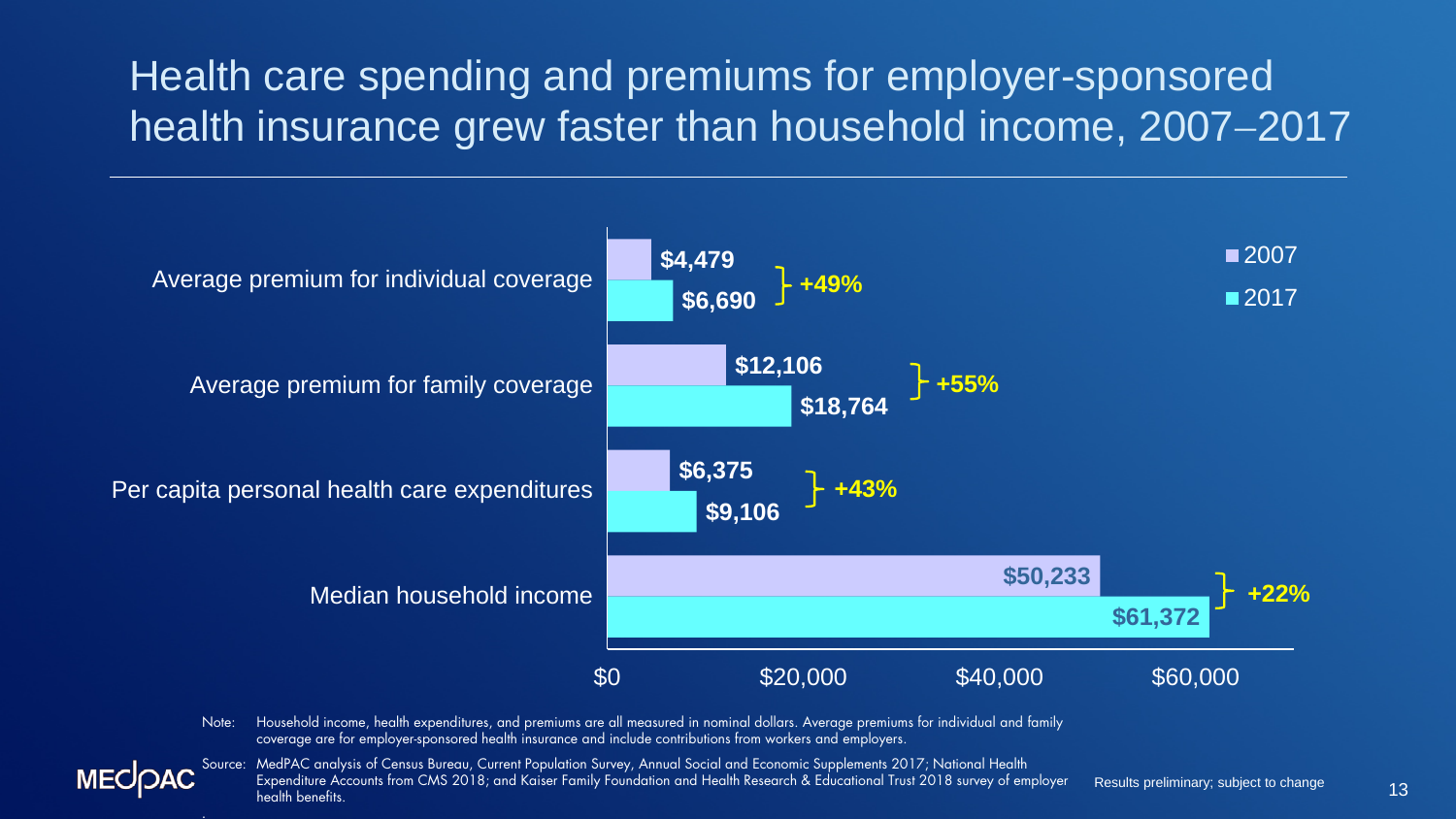### Over the last decade, premiums for employer-sponsored insurance have grown twice as fast as Medicare costs





Note: HMO (health maintenance organization), PPO (preferred provider organization), FFS (fee-for-service).

Source: Employer-sponsored premium data from Kaiser Family Foundation surveys, 2009 through 2018. Medicare spending figures from MedPAC analysis of data from the Boards of Trustees of the Medicare trust funds.

Results preliminary; subject to change 14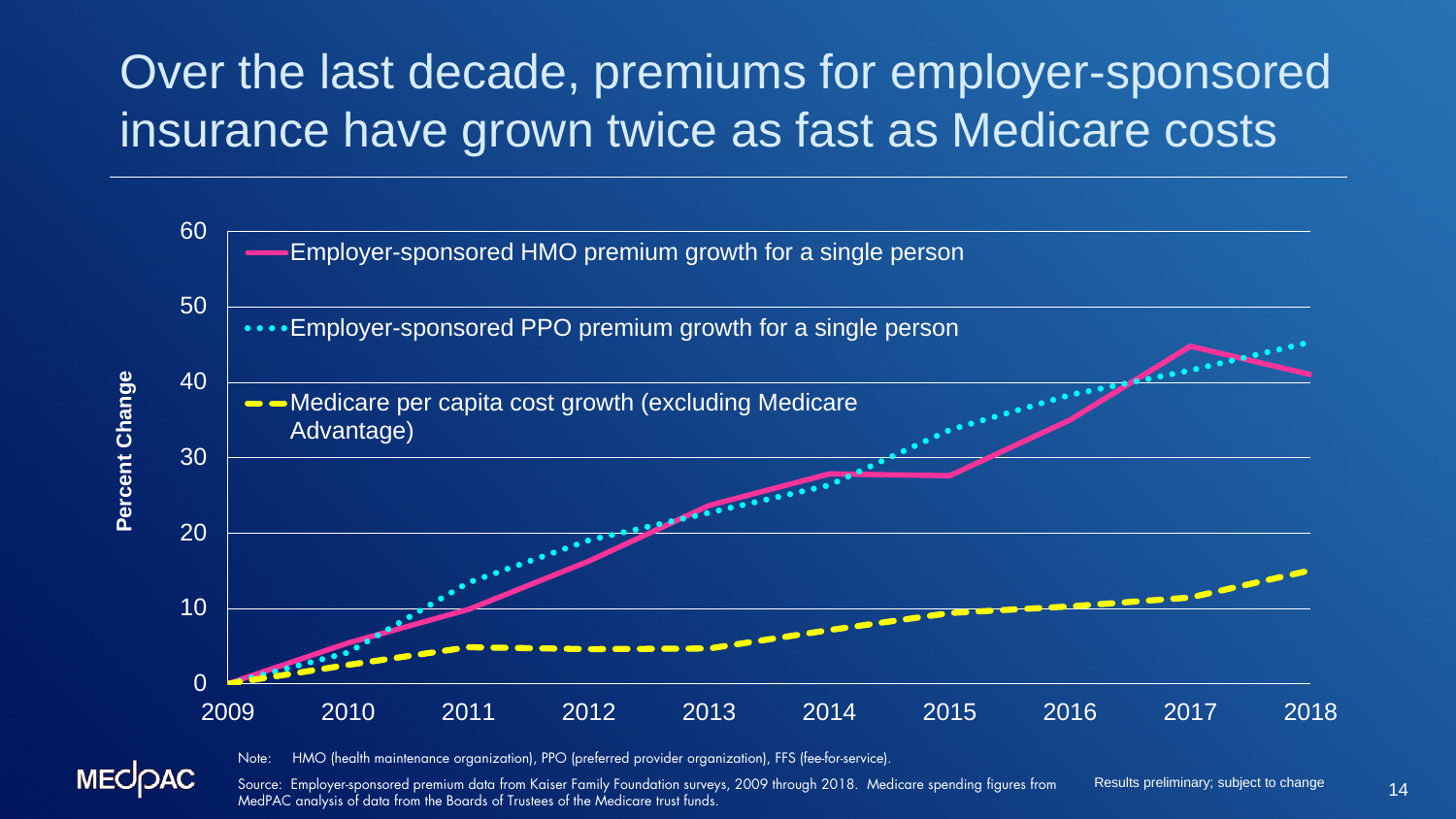# Evidence of health care inefficiency and misspending

- **Geographic variation** 
	- Higher use  $\neq$  improved patient outcomes
	- **Low-value services continue to be provided**
- **International comparison** 
	- U.S. spends significantly more than any other country in the world, primarily due to higher prices
	- U.S. ranks below average on indicators of efficiency and outcomes
	- Life expectancy at 65 is lower and has increased more slowly than in other industrialized countries



15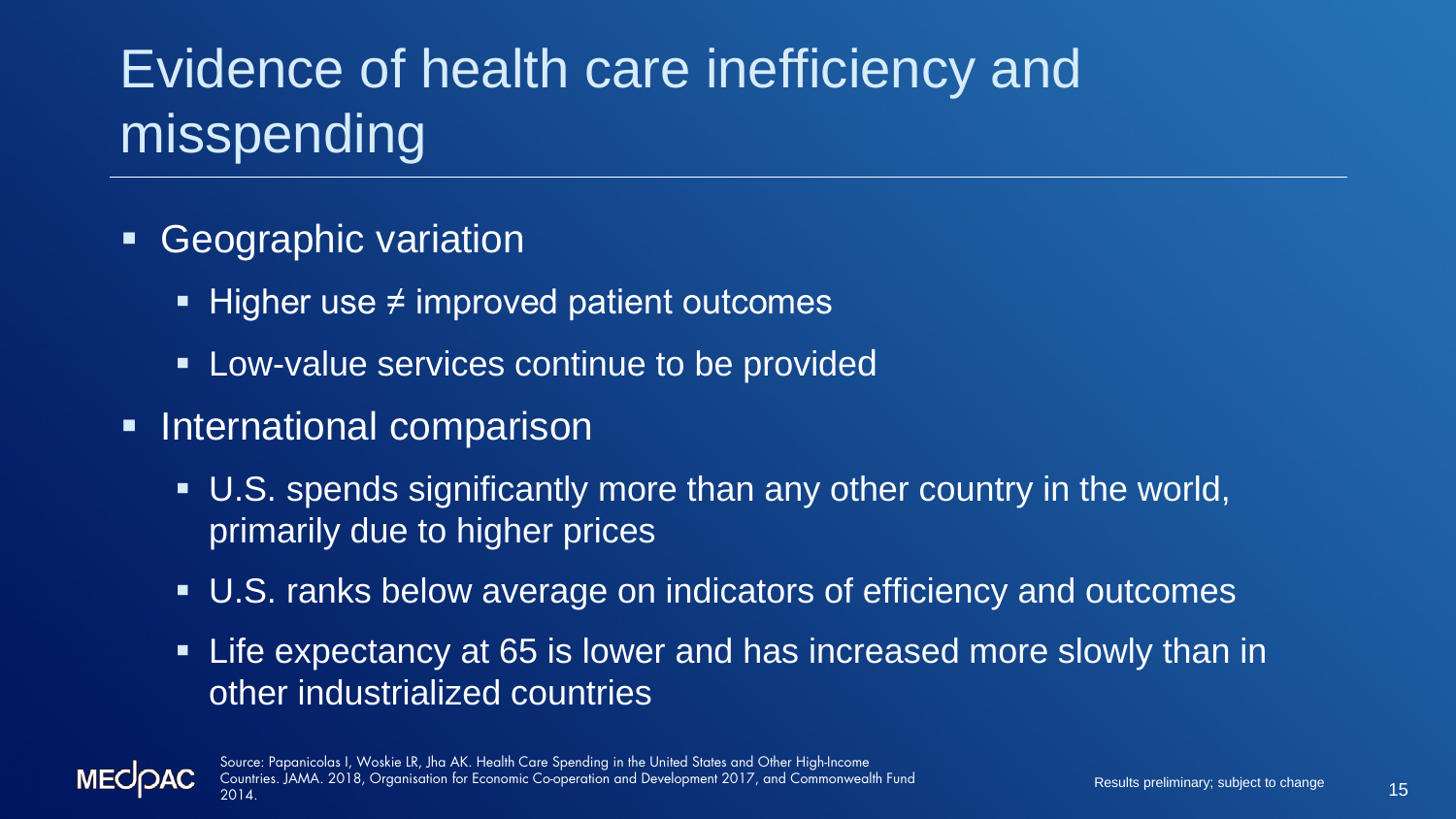### Medicare's challenges

- Medicare just one payer in the overall, multi-payer health care system
- **Fragmented payment system (with different prices) across multiple** settings
- **Coverage of services delivered by any willing provider**
- **Benefit design**
- **Undervalued and overvalued services**
- Vulnerability to patient selection and overuse of services